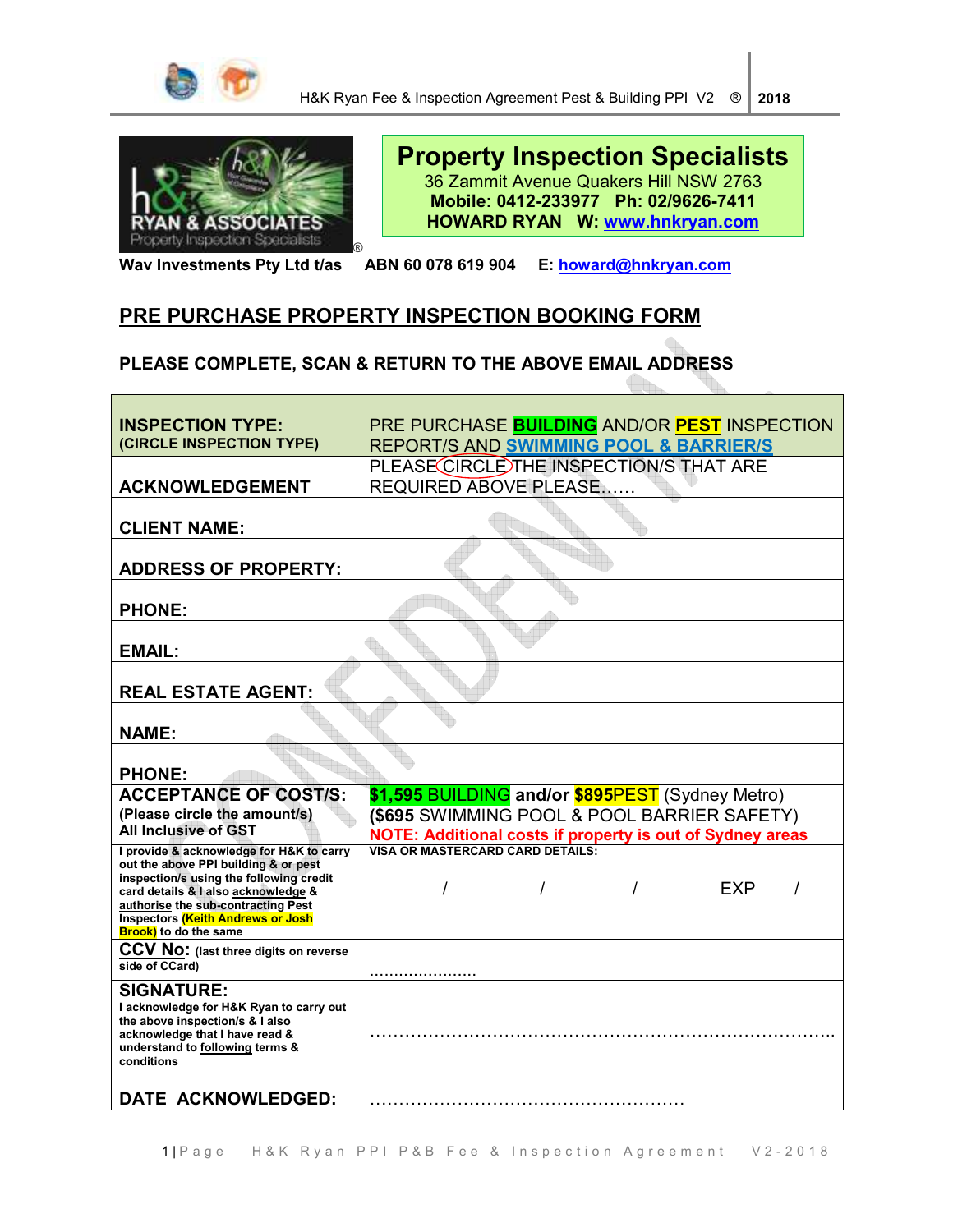

# **TERMS & CONDITIONS, TO THE FEE AND INSPECTION AGREEMENT:**

**This document, once provided is agreed to and forms part of this Pre-Purchase Inspection (Building and or Pest) Inspection Report/s as ordered by the above client/s.** 

# **(NOTE: Pest Inspections carried out by "Keith Andrews or Josh Brook")**

*(Offer & Acceptance, Form of Valuable Consideration and Instructions apply here.)* 

*(Definition: Instructions; the purchaser has given verbal or written directions to carry out this pre purchase pest inspection on their behalf. At times it is very difficult to obtain written directions if the inspection and report is to be carried out the same day as ordered.)* 

*(Definition: Offer and Acceptance; analysis is a traditional approach in contract law used to determine whether an agreement exists between two parties. Agreement consists of an offer by an indication of one person (the "offeror") to another (the "offeree") of the offeror's willingness to enter into a contract on certain terms without further negotiations. A contract is said to come into existence when acceptance of an offer (agreement to the terms in it) has been communicated to the offeror by the offeree and there has been consideration bargained-for induced by promises or a promise, associated costs and performance.)* 

*(Definition: Valuable Consideration; it is very important that the Purchaser has had time to consider and deliberate what it is you, the inspector, is about to carry out for them as per their instructions. The benefit of carrying out this inspection is confirmed for example if Credit Card details are provided or an agreement is entered into for payment prior or on delivery of the inspection reports.)* 

**CLIENT DETAILS:** As per the front page of this fee and inspection booking form.

### **YOU THE CLIENT, AGREE TO THE FOLLOWING TERMS & CONDITIONS: INSPECTION TYPE/S AS ORDERED:** VISUAL BUILDING and/or PEST INSPECTION/S and REPORT/S.

**(Pest Inspections, if required are to be conducted as per AS4349.3-2010 and we (H&K RYAN will engage a Sub-Contract Pest Inspectors on your behalf, namely "Keith Andrews or Josh Brook")** 

**(Swimming Pool Inspections and Pool Barrier Safety Certification is carried out as per AS 1926.1 of 2007 and 2012 as well as the Swimming Pools ACT 1992 No 49 and Swimming pools Regulation 2008) NOTE: This is not a Compliance Certificate but a Safety Certificate.** 

- **1.** This inspection will be carried out in compliance with AS4349.1&0-2007 except for Strata Units or properties where the inspection will be according with Appendix B of AS4349.1-2007.
- **2.** *ACKNOWLEDGMENT:* I agree to contact the Inspector once I have read the inspection report/s or the Inspector will contact me.
- **3.** This PPI Building Inspection by *H & K Ryan & Associates* shall comprise of a visual assessment only for the buildings within 30 metres (or what is fair and reasonable) of the main building and within the properties boundaries. (Pest Inspections (by Keith Andrews) are up to 50 metres.)
- **4.** Safe and reasonable access only will be achieved to the areas being, The Exterior, The Site, The Boundaries, The Roof Exterior (subject to height & weather restrictions) The Interior of the Roof Loft space and within the Sub Floor areas only. Access must be provided to all these above areas.
- **5.** We will also report on the visual Defects, Safety Hazards and Cracking visible on the date and time of the inspection.
- **6.** The Inspector is limited to some areas only and will not conduct any invasive inspections without written consultation and after additional variation documents have been acknowledged and signed.
- **7.** The Inspector will not cut, break apart, dismantle or remove any objects of roofing, wall or ceiling linings, A/C ducting, foliage, roof insulation, floor or wall coverings, fixtures, furnishings or personal belongings in place.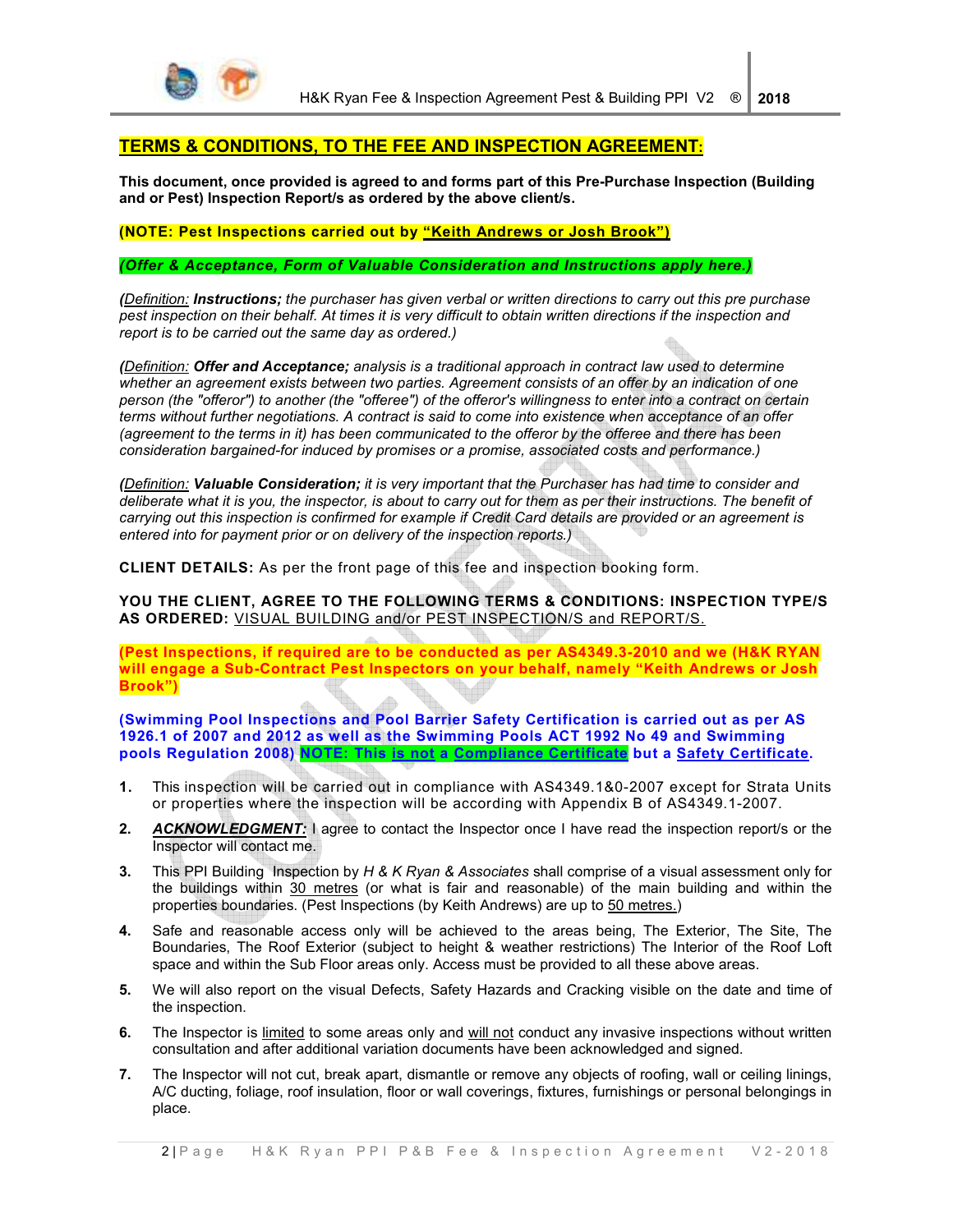

- **8.** The Inspector will compare the building with a building that was constructed with Local and BCA Compliance and what is common with the age and era of the inspected property.
- **9.** We DO NOT inspect the inside of walls behind linings, between floors of second storey properties, inside skillion (flat) roofing, inside the eave areas, behind any stored goods in cupboards, we do not reposition or move any furnishings or wall hangings and other areas that are obstructed at the time of our inspection.
- **10.** The Building Inspection WILL NOT report on Timber Pest Activity. You should have a full Timber Pest Inspection carried out in compliance with AS 4349.3-2010 by a qualified and insured Timber Pest Inspector, "Keith Andrews or Josh Brook" (PPIP.) (Unless it is stated and acknowledged that a Pest Inspection is carried out at the same time as the building inspection, this will be done as H&K Subcontracts to a Qualified and fully Insured Pest Inspection entity)
- **11.** When Timber Pest Damage is found, it will be reported on. We will only report on the visible damage at the time of this inspection. (PPIB)
- **12. No inspection will be carried out for Asbestos.** (However, if found I may comment on the circumstances.)
- **13. No inspection will be carried out for Magnasite.** (However, if found I may comment on the circumstances.)
- **14. No inspection will be made for Mould**. (However, if found I may comment on the circumstances.)
- **15. No inspection will be made for Solar Power Units**.
- **16.** H&K Ryan are qualified to assess and ID Mould and Asbestos affected building elements, we will contact you in the event they are found on the property to discuss further inspection possibilities.
- **17.** Estimates, Tenders and Quotations are not provided within this PPIB / PPIP Inspection Report/s and verbal estimates if given, are only opinions of costs of rectification. A full costing report on potential rectification works is available upon request at additional costs.
- **18.** When a property is occupied, we bring to your attention to be aware of that furnishing and other stored or scattered belongings may conceal evidence of other issues which can only be discovered if and when these items are moved or removed and or once the property becomes vacated. Should you require a reinspection once the property is vacated then additional costs will apply.
- **19.** Where a Strata Title property is to be inspected, Villas, Units, Apartments, High Rise, Town Housesafe and alike, then we will only inspect the units interior, garage facility associated to such lot and the immediate exterior of the unit or apartment to be inspected as detailed in Appendix B in AS4349.1-2007.
- **20. NOTE:** A copy of the relevant AS: 4349 series of Australian Standards annexed within this agreement can be forwarded to the client once requested to do so at no additional cost.
- **21.** Full Strata Report/s should be obtained for all of the common areas and sinking fund monies before you make an informed decision to purchase the Unit or similar.
- **22.** This PPIB and or PPIP report/s are not Structural Report/s, should you require any advice of a structural or hydraulic nature you should contact a Structural Engineer and a Hydraulic Engineer in relation to this dwelling for complete determination.
- **23.** We will at times recommend other types of inspections and certification that are out of our areas of expertise during our inspection process.
- **24.** If an issue, dispute or a potential claim arises out of this inspection and report/s then each party must give written notice to each of the parties within 28 days. Disputes will then be handled by an independent mediator or arbitrator. Each party will pay their own costs.
- **25.** We will not be liable for any loss or damage suffered by any Person other than you in connection with the Inspection Reports use. We are released from any claims or further actions, damages or loss whatsoever if this report is to be used by another person or entity without our written permission to do so.
- **26.** Definitions of acceptance, access, client/s and property issues are clearly defined in AS4349.1-2007.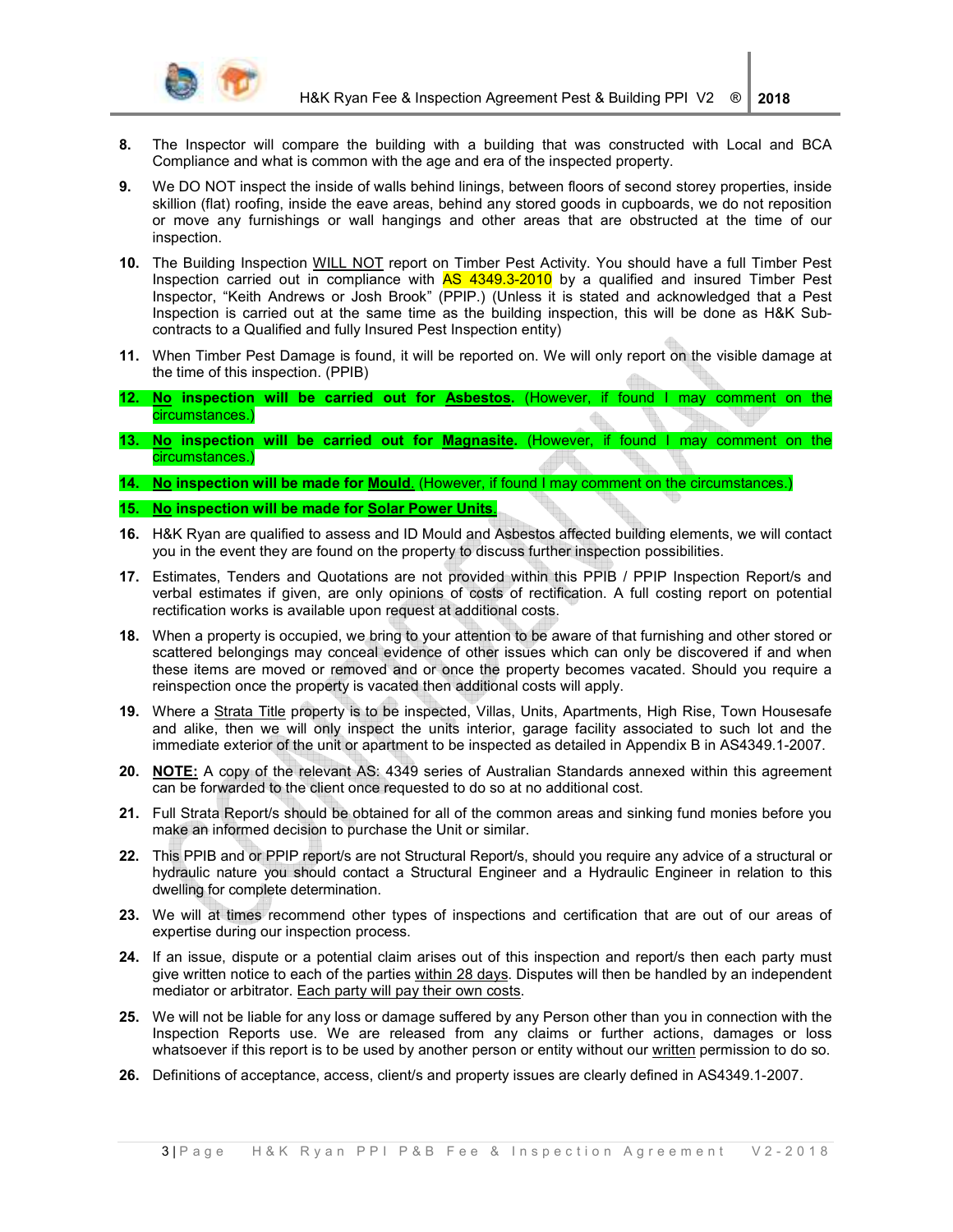

- 27. CREDIT CARD USE: As a merchant operator we abide by the Merchant providers Terms and Conditions. We cannot debit any clients credit cards till we are authorised to do so. Your signature on the front page of this agreement is such authorisation. NOTE: In the event any reversal or back charging of a credit card use occurs and we are not the cause, then you the client agree to an additional 2.5% administration and merchant \$fee will then be charged to the clients credit card, therefore you should cross check your credit card statement against the inspectors names shown within this fee and inspection agreement, they are Howard Ryan of Wav Investments Pty Ltd t/as H&K Ryan & Associates for the building inspections and Keith Andrews or Josh Brook for the Pest Inspections.
- 28. You Agree to Safe and Acceptable Access: This does not include any invasive methods or moving of stored goods. "Accessible areas shall be determined by us at the time of inspection which is solely based on our visible findings and inspection expertise at the time of this inspection. We shall determine at the site if sufficient space is available for safe and reasonable access into the areas stated below. We cannot access any areas outside our line of sight, areas that are too close to ground surface or as otherwise stated." If sub-floor areas appear to have been recently sprayed with Chemicals of any description then this area will not be inspected unless and until it is safe to do so. Confined spaces rules will apply here.  $\triangle$

| <b>AREA</b>   | <b>ACCESS MAN-HOLE</b>                                                                                                                                                                                                                                                                                                                      | <b>CRAWL/ACCESS SPACE</b> | <b>ACCESSIBLE HEIGHTS</b>                                                                                                                           |
|---------------|---------------------------------------------------------------------------------------------------------------------------------------------------------------------------------------------------------------------------------------------------------------------------------------------------------------------------------------------|---------------------------|-----------------------------------------------------------------------------------------------------------------------------------------------------|
| Roof Loft     | 400mm x 500mm                                                                                                                                                                                                                                                                                                                               | Crawl space 600mm         | Access with the use of a 3.6 step<br>ladder only off a safe level platform                                                                          |
| Roof Exterior | N/A                                                                                                                                                                                                                                                                                                                                         | N/A                       | Access from a 3.6 ladder only off a<br>safe and level ground surface only,<br>second storey roof exteriors WILL<br>NOT be accessed for WH&S reasons |
| Sub-Floor     | This sub floor area will be accessed at the discretion of the inspector/s and only if it is safe to<br>do so, and snakes, unidentified vermin or major mould infestation then this are WILL NOT be<br>accessed for WH&S reasons and further investigations will then be required to determine<br>when and of a reinspection is to be sought |                           |                                                                                                                                                     |

29. The Inspection Will Not and Does Not cover or report the items listed in Appendix D to AS4349.1-2007. (refer to below)  $\sqrt{2}$ 

AS 4949.3-3087

#### APPENDEX D EXCLUSION OF ITEMS FROM INSPECTION

 $\overline{\phantom{a}}$ 

- (Information)
- The impactor need not impact or report on the following:
- (a) Festings below ground.
- (b) Concealed damp-proof course.
- (c) Electrical installations, operation of smoke detectors, light cuttobes and fittings, TV, sound and communications and security systems.
- (d) Concealed plumbing.
- (e) Adequacy of roof drainage as installed.
- (f) Ga: fitting: and fixtures.
- (g) Airconditioning
- (h) Automatic garage door mechani
- (i) Swimming pools and associated filtration and similar equipment.
- () The operation of fireplaces and solid fuel heaters, including chimneys and flues.
- (k) Alarm systems.
- (i) Intercom systems
- (m) Soft floor coverings.
- 
- (a) Electrical applicaces including dishwashers, incluerators, overs, duoted vocuum pypheters.
- (c) Paint contings, except external protective contings.
- $\langle p \rangle$  . Simila hazards (e.g., allergies, call tenirity, lead context, radius, presence of subsets) or tres demainbénde?
- (c) Tracket and metal framing time, and adequates,
- (r) Concealed tie-downs and bescans.
- (c) Timber pest activity.
- (i) Other mechanical to alactrical equipment (reach in gates, inclination).
- (a) Sod conditions.
- (c) Control reints
- (w) Suntainlife development provisions:
- (s) Concealed framing-timbers or any areas concealed by well imings/sidings.
- 
- (b) Landscaping
- fel Rebbish
- fas) Floor cover.
- (bb) Faramers and occurrence:
- (c) Stood Heat.
- (66) Involution

(ee) Environmental matters (e.g., BASIX, water tanks, BCA Environmental Provisions). (ff) Energy efficiency

(gg) Lighting efficiency.